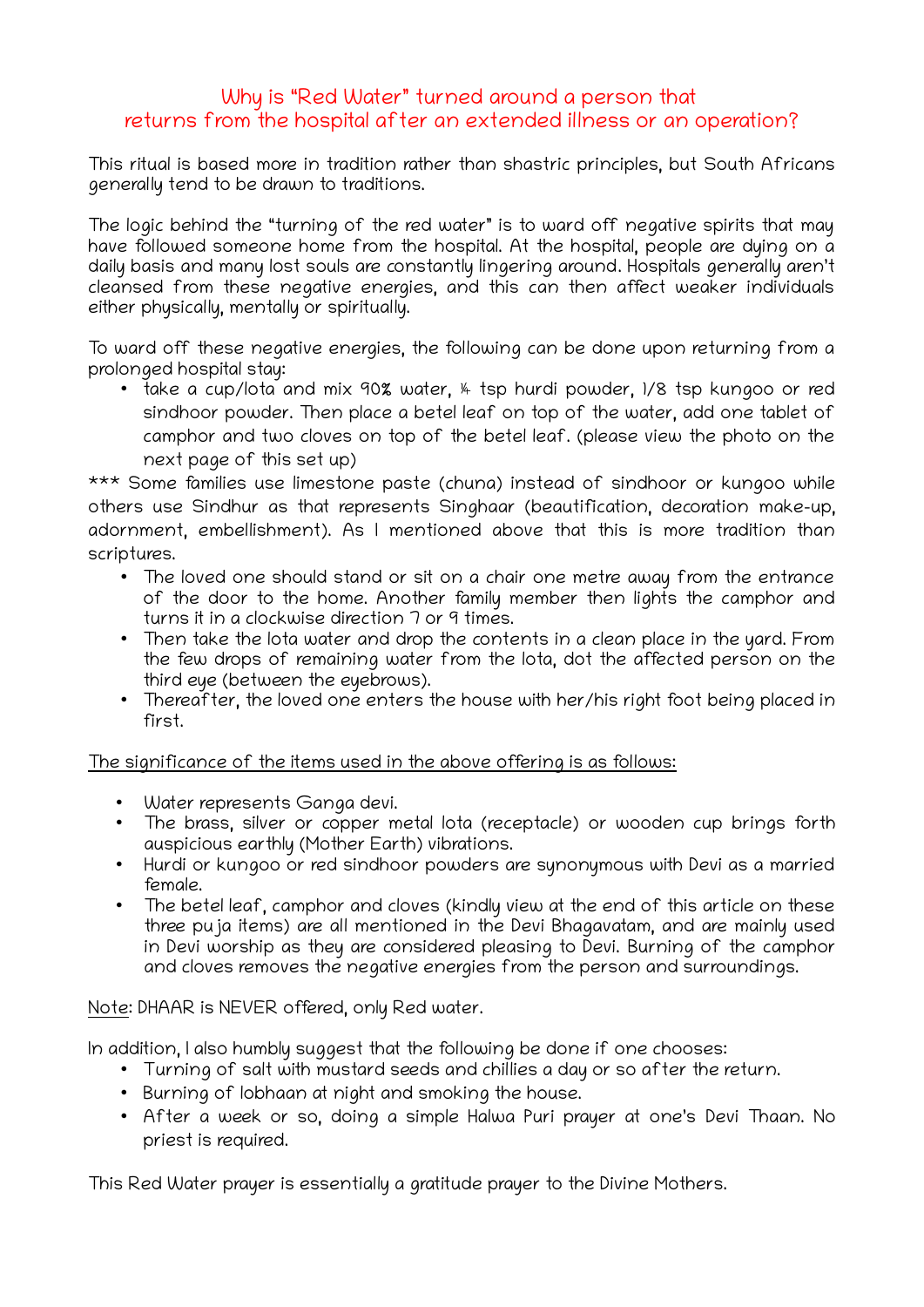

Srimad Devi Bhagavatam, The 11th Book chapter 18 called "The greatness of Devi Puja". Verse 33. Narada Muni spoke: O Bhagavan! I'm now very eager to hear the special puja of Shree Devi." Lord Narayana said: O Devarsi! I shall now speak to you<br>how Mother Bhagavati (Durga) is how Mother Bhagavati (Durga) is worshipped. The devotee should offer heaps of food consisting of the 6 Rasas mountain-like high. Lord Narayana states that one should offer Devi "Betels (leaf and nut) with camphor, cardamom (elachie), cloves, and various delicious scents".



According to the Skanda Purana, the betel leaf was obtained by the Celestials during the churning of the ocean for the nectar of immortality, the amrita, from the depths of the cosmic ocean. The main reason that it is used in pujas, however, is that various deities reside in the betel leaf.

Thus:

– Lord Indra (the king of the heavens) and Shukra deva (The planet Deity Venus) are present in the top portion of the betel leaf.

– Mother Saraswati devi resides in the middle part of the betel leaf.

– Mother Mahalakshmi devi resides in the lower tip of the betel leaf.

– Mother Jyeshthaa-Lakshmi (Alakshmi Devi – the elder sister of Lakshmi devi) resides in the part that connects the betel leaf to the stem.

– Lord Vishnu resides inside of the betel leaf.

– Lord Shiva and Lord Kama-deva (the Deity of love) reside on the (epidermis) outside of the betel leaf.

- Mother Parvati and Mother Mangalya Devi live on the left side of the betel leaf.
- Mother Earth (Bhoomi-devi) lives on the right side of the betel leaf.
- Lord Surya-Narayana is there throughout the betel leaf.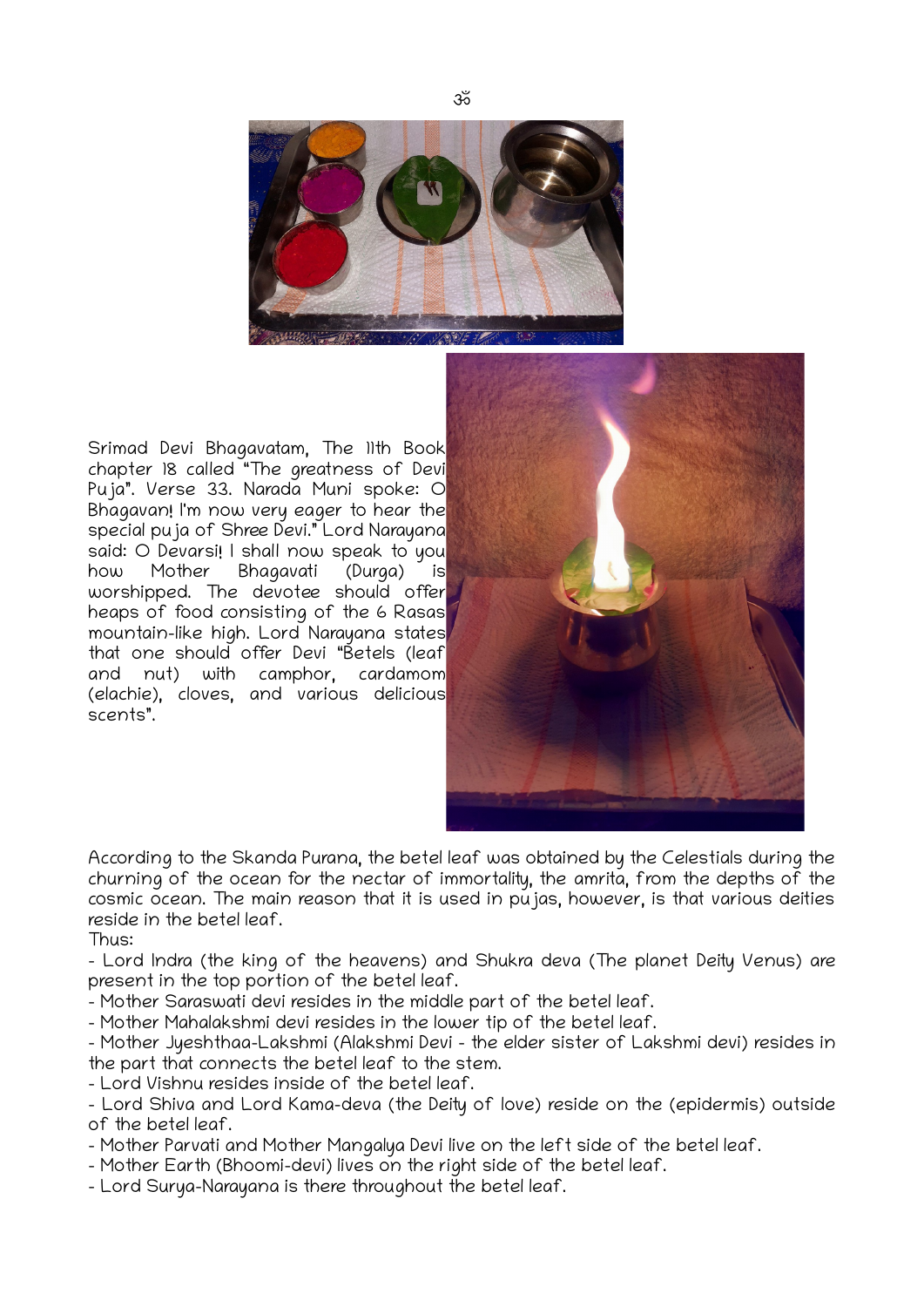

Kindly note that if you don't have a betel leaf, then these leaves namely perilla leaves, shiso leaves, grape leaves, spinach or other large leafy greens are used BUT the results are not the same as using the sacred Betel leaf as the Deities mentioned above are not on these leaves.

My take on this is that if you know you are performing prayers then outsource the betel leaves. I find it unacceptable that Hindus look for prayers items last minute and then conveniently say I don't have this and that item and can I substitute this or that item.

The betel leaf is perfectly Heart shaped. Anything we offer the divine mother should be with love and devotion. Need I say more?

The betel leaves for your prayers should not be torn, weathered, diseased or have holes in it.